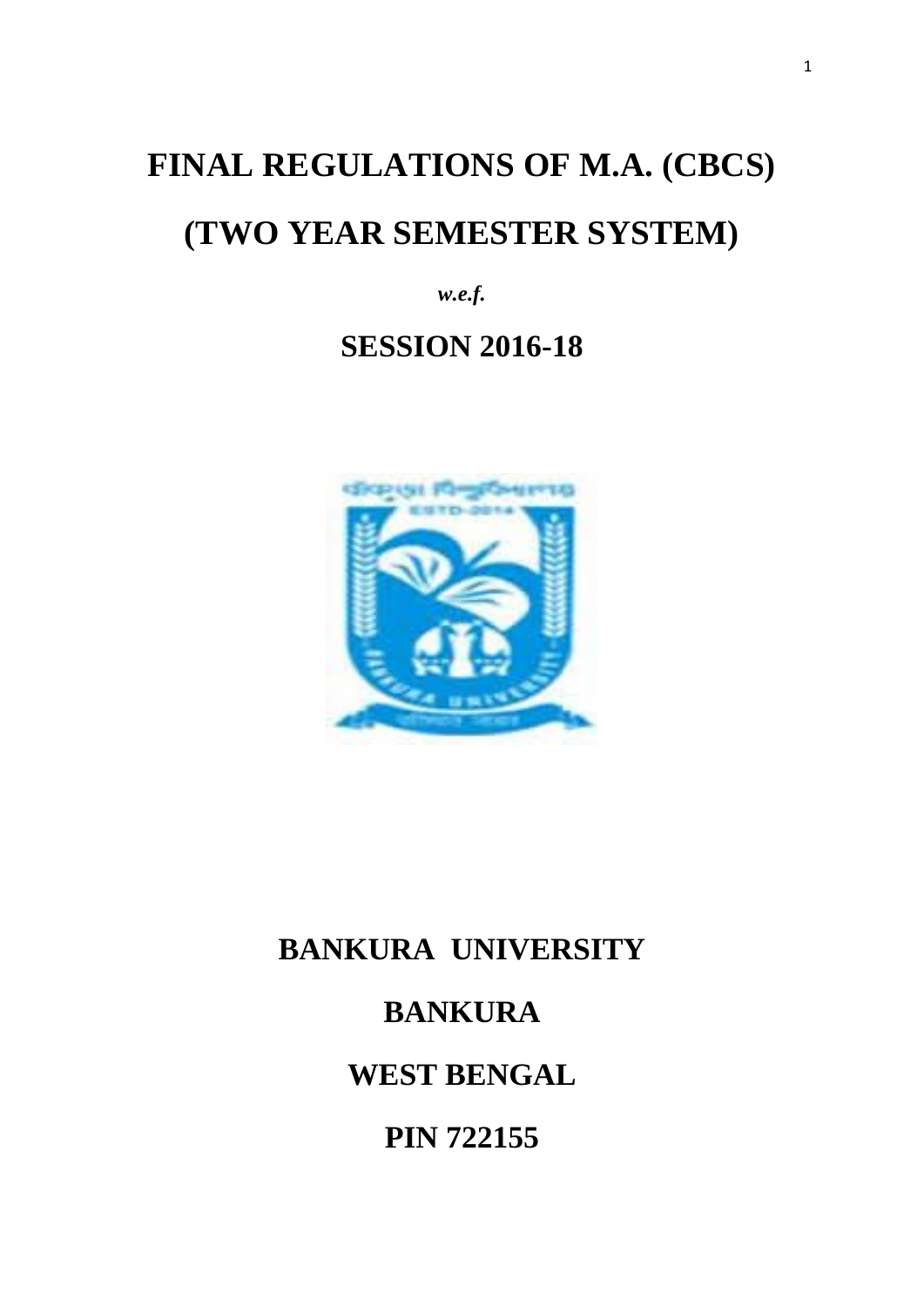#### **REGULATIONS FOR M.A.**

#### **1. PREAMBLE:**

M.A. Programme is meant for candidates desirous of pursuing post-graduate programme in Arts. This post-graduate programme would comprise theoretical courses and practical courses. Theoretical courses include core, major elective, minor elective (interdisciplinary choice based), compulsory foundation, and elective foundation. Practical courses consist of practicals of different departments. In addition, research work (where applicable) in the form of a dissertation would form an essential part of the programme. Depending on the actual design and declared objectives, the programme provides opportunities for students to extend as well as deepen their knowledge and understanding.

#### **2. DEFINITIONS:**

In these Regulations, unless the context otherwise requires

- a. 'Departmental Committee' means the Committee of different departments comprising of full-time faculty members of the respective departments constituted under these Regulations;
- b. 'Academic Session' means four consecutive (two odd + two even) Semesters;
- c. 'Choice Based Credit System' (CBCS) provides choice for students to select from the prescribed courses as offered by the University.
- d. 'Course' is a component of a programme. All courses need not carry the same weightage. Courses define learning objectives and learning outcomes. A course may be designed to comprise lectures / tutorials / clinical work / field work / outreach activities / project work / vocational training / viva voce / seminars / term papers / assignments / presentations etc. or a combination of some of these.
- e. 'Core course' means a course that the student admitted to a particular programme must successfully complete to receive the Degree and which cannot be substituted by any other course. For this purpose, all courses other than Specialization / Choice Based Electives, are considered as Core courses.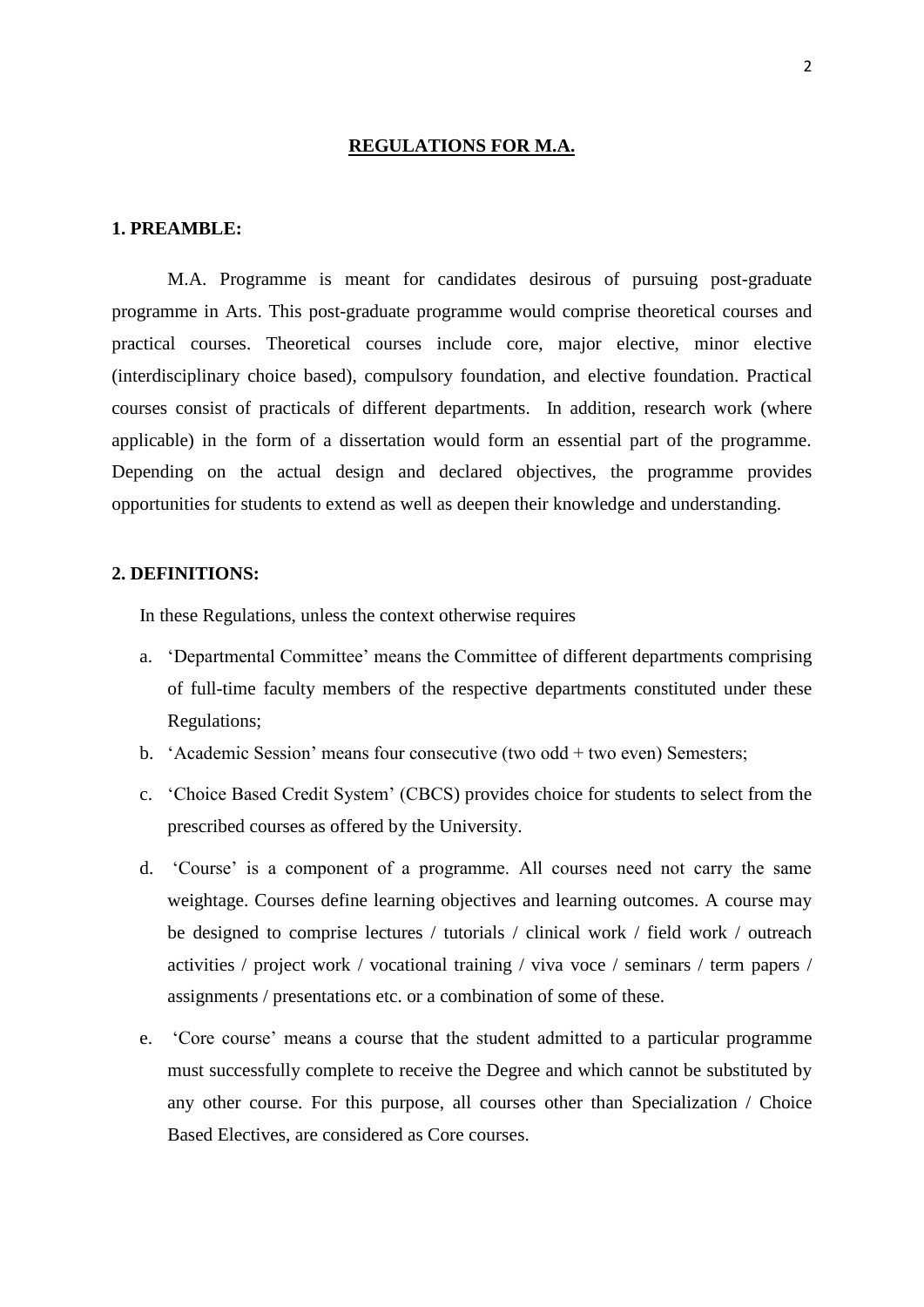- f. According to 'Credit Based Semester System' (CBSS) a student needs to obtain credits as specified by the university from time to time for the award of a degree.
- g. 'Credit Point' is calculated on the basis of grade points and number of credits for a course obtained by a student.
- h. 'Cumulative Grade Point Average' (CGPA) is a measure of overall cumulative performance of a student in all semesters. The CGPA is the ratio of total credit points secured by a student in various courses in all semesters and the sum of the total credits of all courses in all the semesters. It is calculated up to two decimal places.
- i. 'Elective Course' means a course other than a core course. Elective course may be 'Generic Elective' focusing on disciplines which may add generic proficiency to students or 'Discipline Centric Elective' which enables students to achieve proficiency in a specialized discipline or 'Open Elective' which may be chosen from an unrelated discipline.
- j. 'Grade Point' is the numerical weightage allotted to each 'letter grade' on a ten point scale.
- k. 'Letter Grade' is an index of the performance of students in a course. Grades are denoted by letters  $O, A_+, A, B_+, B, C, P, F$ , and Absent will be stated as 'Ab'.
- l. 'Programme' means the Masters programme conducted by the Bankura University.
- m. 'Semester Grade Point Average' (SGPA) is a measure of performance of work done in a semester. It is the ratio of total credit points secured by a student in various courses prescribed in a semester and the total course credits obtained during that semester. It shall be calculated up to two decimal places.
- n. "Semester" means 15 weeks of academic work following a five days week pattern. The odd semester commences in July and ends in December and the even semester commences in January and ends in June.
- o. 'Grade Card' based on grades obtained shall be issued to all the registered students after every semester. The grade card will display the details of courses studied (code, title, number of credits, grade secured) along with SGPA of that semester and CGPA.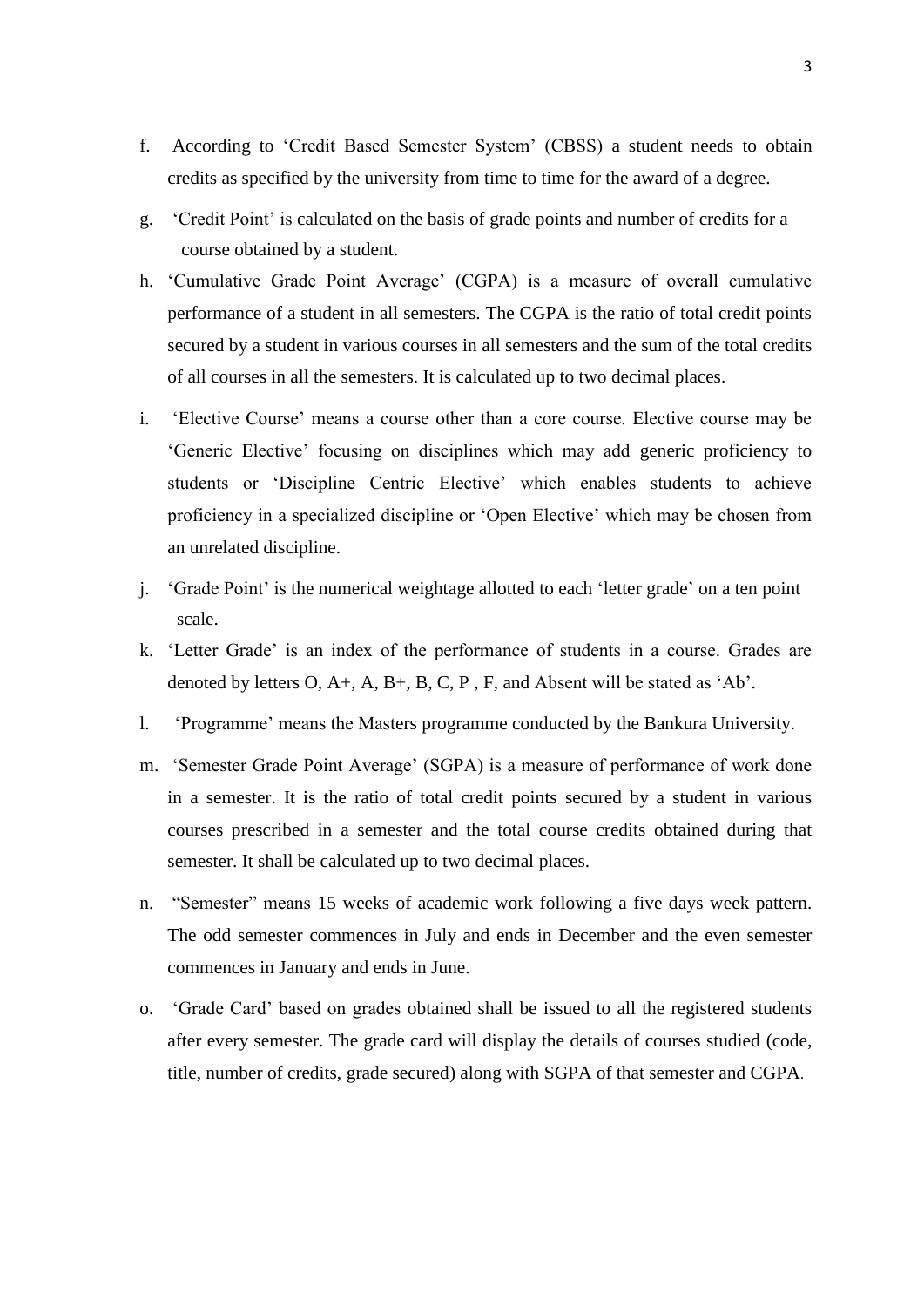#### **3. GENERAL OBJECTIVES:**

The curriculum is designed to achieve the following general objectives of the M. A.

Programme-

- i) To impart specialized knowledge and understanding about the courses.
- ii) To develop ability to understand the knowledge and to guide the learners to learn efficiently and effectively.
- iii) To impart knowledge and understanding of the process of research and skill in conducting research in specialized areas.
- iv) To develop critical thinking among students pertaining to issues related to the programme.
- v) To understand and use formal and informal assessment strategies to evaluate and ensure the continuous physical, intellectual and social development of the students.
- vi) To generate awareness and understanding of some specialized areas.

#### **4. ACADEMIC SESSION:**

- i) The academic session shall be of two years duration consisting of four semesters.
- ii) The academic session normally shall start in July in each year.
- iii) There shall be at least 75 teaching days in each semester excluding periods of examination and admission etc. for instruction, field work and dissertation
- iv) Two weeks preparatory leave shall be provided before each Semester examination.

#### **5. ACADEMIC CALENDER:**

i) The academic calendar shall be published for each Semester prior to commencement of the Semester.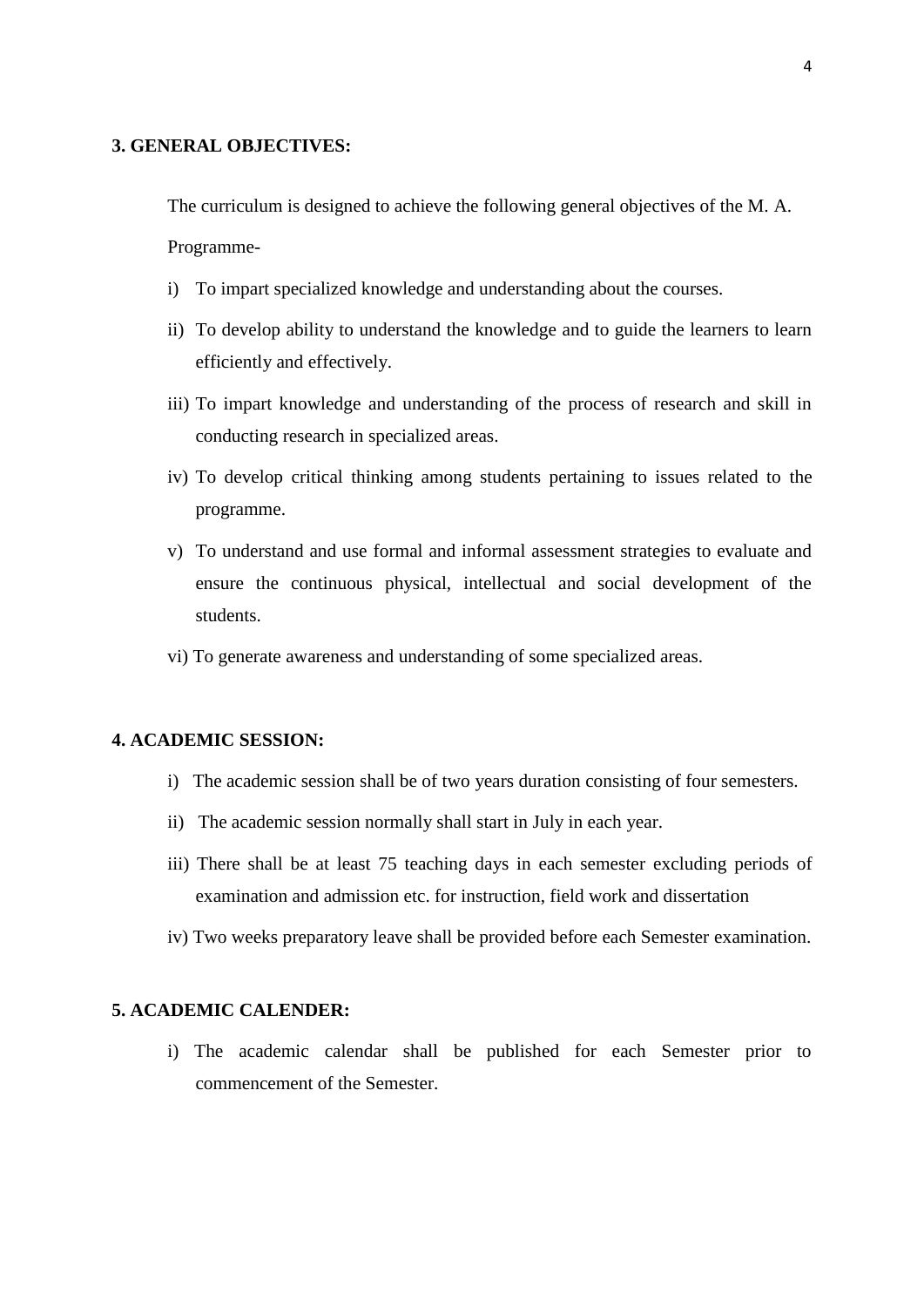- ii) The calendar shall include dates of all important events, commencement of classes, holidays, days of teaching and assessment, preparatory leave, dates of examinations, semester break etc.
- iii) The calendar shall also indicate the date of commencement of classes in the next Semester.

#### **6. INTAKE:**

i) As fixed by the University Authority from time to time.

#### **7. ELIGIBILITY:**

- i) General candidates who have obtained at least 45% marks in undergraduate (Hons) degree and SC, ST, OBC-A, OBC-B, and differently-abled candidates who have obtained 40% marks in undergraduate (Hons) degree from a UGC recognized university.
- ii) There will be reservation of seats forSC/ST/OBC/differently-abled candidates as per Govt. Rules. For differently-abled candidate minimum disability up to 40% will be considered.
- iii) For admission to the M.A. Course there should not be a gap of more than three (3) years between the year of Graduation and the year of admission to M.A. course of study. In respect of calculation of marks for admission to M.A. course a deduction of 1% percent per year from the marks of Hons. subject would be made in case of candidates passing out in previous years.

#### **8. ADMISSION PROCEDURE:**

i) The selection of candidates will be based on total merit point of Honours degree. If this is same in case of more than one candidate, the result of the immediate preceding examination of such candidates will be considered.

#### **9. FEES:**

As notified by the University Authority from time to time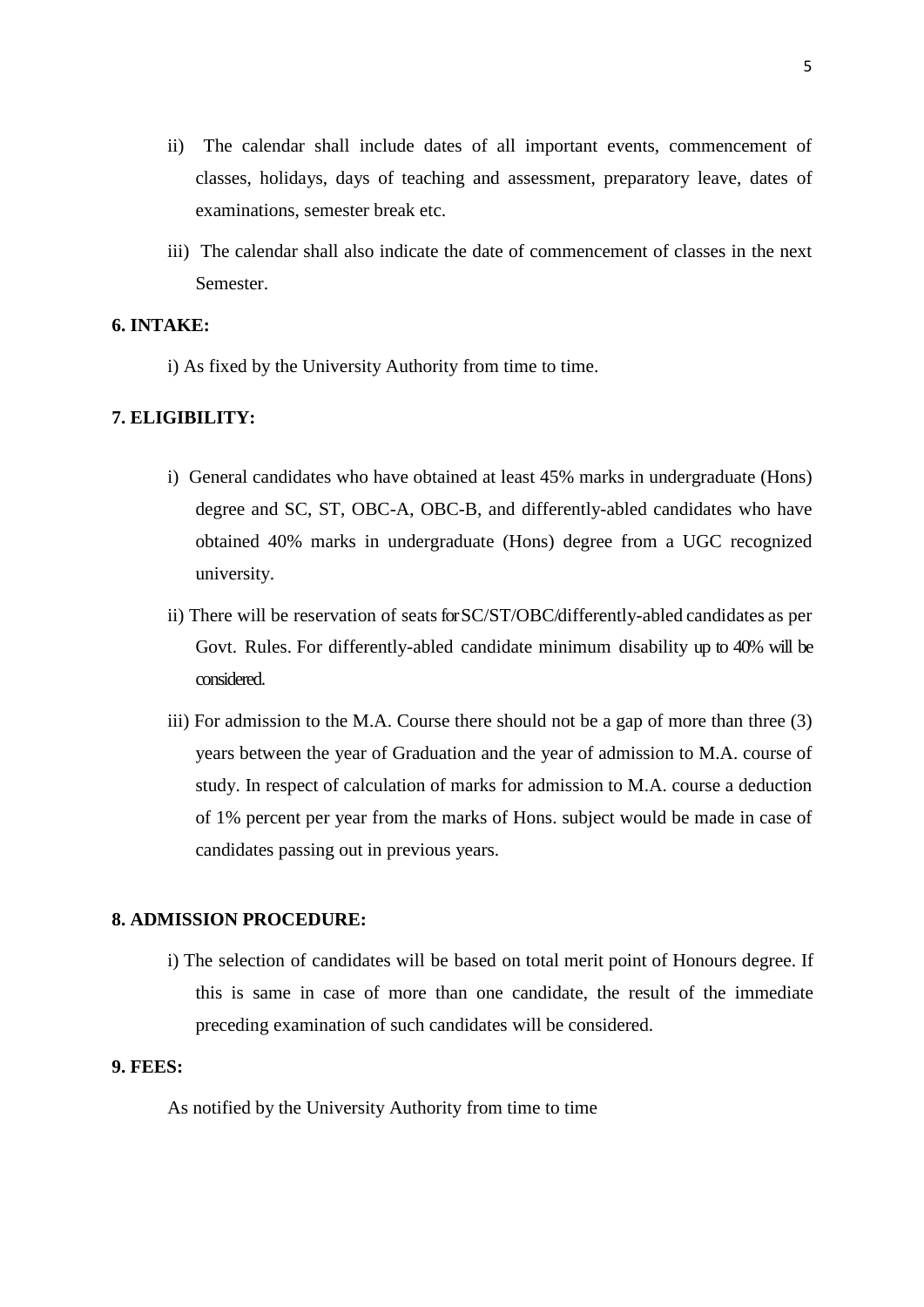#### **10. ATTENDANCE:**

i) 75% attendance is mandatory for appearing in the examination in each Semester.

#### **11. EXAMINATION & EVALUATION:**

- a. A candidate shall be eligible for appearing at any of the Semesters of P.G. Examination, fulfilling the following two essential conditions:
	- Minimum 75% attendance of lectures delivered.
	- Students should complete internal assessments
- b. The evaluation of the students shall be a continuous process and shall be based on their performances in Assignment, Assessment**,** and the End-Semester Examination.
- c. The final performance in a course means the total or aggregate of the marks obtained in internal assessment evaluation and the marks obtained at the End-Semester Examination (Theoretical & Practical) including Assignment.
- d. There shall be one written and one practical examination (where applicable) at the end of each semester as per the prescribed syllabus in the subject concerned.
- e. There shall be no qualifying marks for internal assessment but the candidates shall have to appear at the said part of the examination.
- f. The qualifying marks for each course shall be 40% in each Semester.
- g. The provisional result of each semester will be published stating only the total SGPA obtained by a candidate and the 'Grade Card' would be issued showing the details of courses studied (code, title, number of credits, grade secured ) along with SGPA of that semester and CGPA of all the semesters.
- h. If a candidate fails to secure qualifying (pass) marks in one paper or more in a particular semester examination his/her result of semester examination will be declared as 'SNC' (i.e., Semester Not Cleared). Final Semester result will be withheld till other Semester/Semesters is/are cleared.
- i. There will be no scope of re-appearing in internal assessment examination.
- j. Marks awarded in internal assessment will be credited to a candidate's performance in subsequent chances.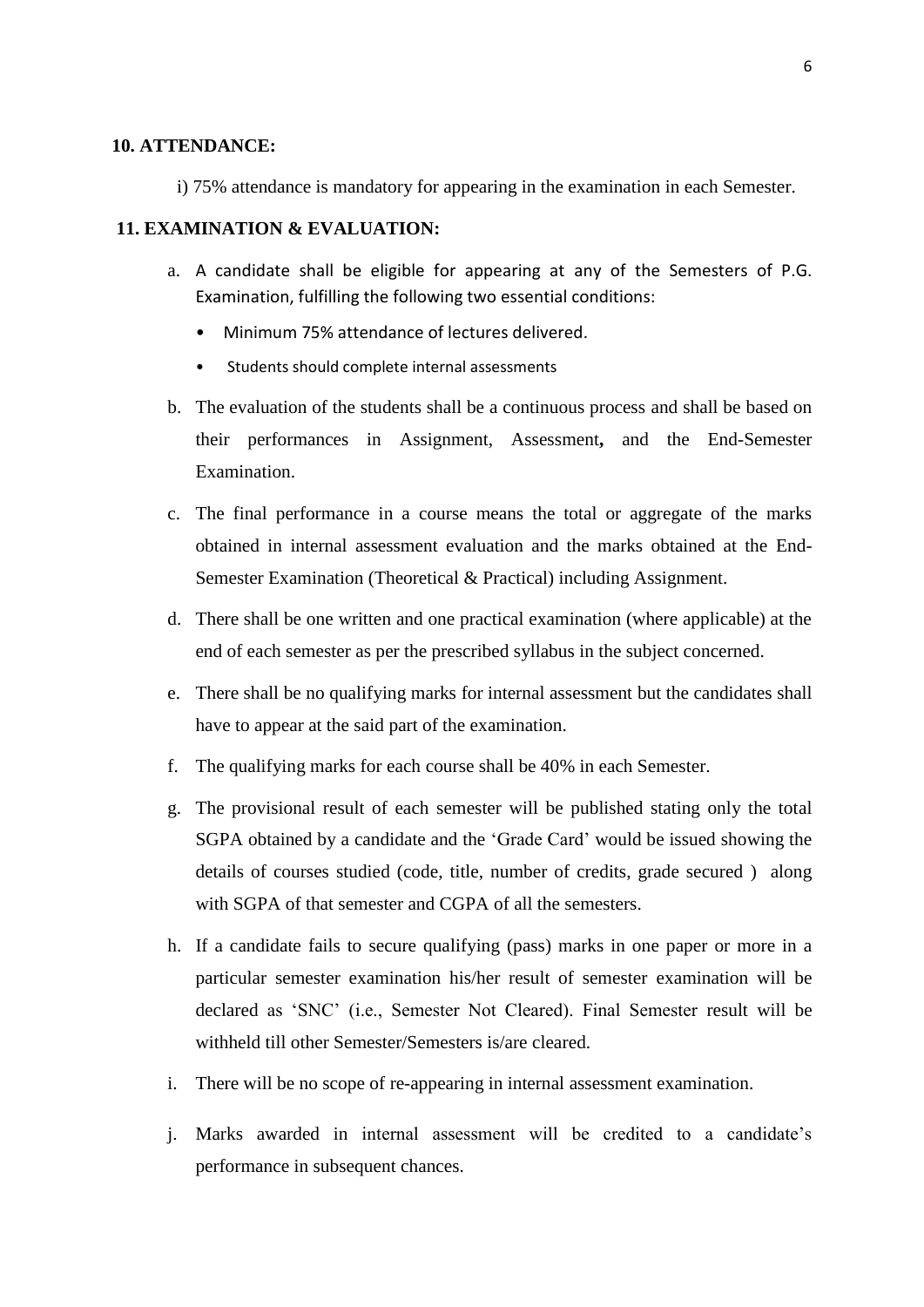- k. To qualify for position in the merit list a candidate shall have to pass all the semesters in his/her regular chances.
- l. A candidate shall have to complete each semester examination with 3 (three) consecutive chances including his/her first appearance in the concerned semester examination. If any of the chances mentioned above is not availed of by a candidate within the stipulated period, the chance shall be deemed to have lapsed.
- m. The student will automatically move to the next and subsequent semester immediately after completion of one semester course irrespective of the performance at the last examination provided She / he has appeared in the preceding semester examinations or filled up the form for previous semester examinations and completed internal assessment.
- n. The result of  $4<sup>th</sup>$  semester examination shall be kept withheld unless a candidate clears all the semesters within the stipulated chances. She / he would be declared to have passed the final examination in the year in which she / he clears his/her all semesters. promote
- o. In case of Compulsory Foundation Course the grade will be awarded on the basis of satisfactory / unsatisfactory performance of the examinee. The minimum marks to be obtained for satisfactory grade is 30%.
- p. Practical examinations are to be decided by the departments concerned.
- q. The schedule for the End-Semester Examination shall be prepared and announced
- r. by the Controller of Examinations. Except for exigencies, all the examinations shall usually be held within the dates specified in the academic calendar.
- s. Names of the paper-setter (one internal and one external), examiner (internal) of each subject, and moderator (one external for each semester) shall be recommended by the Post Graduate Board of Studies and approved by the Vice-Chancellor.
- t. **Question pattern:** Department Concern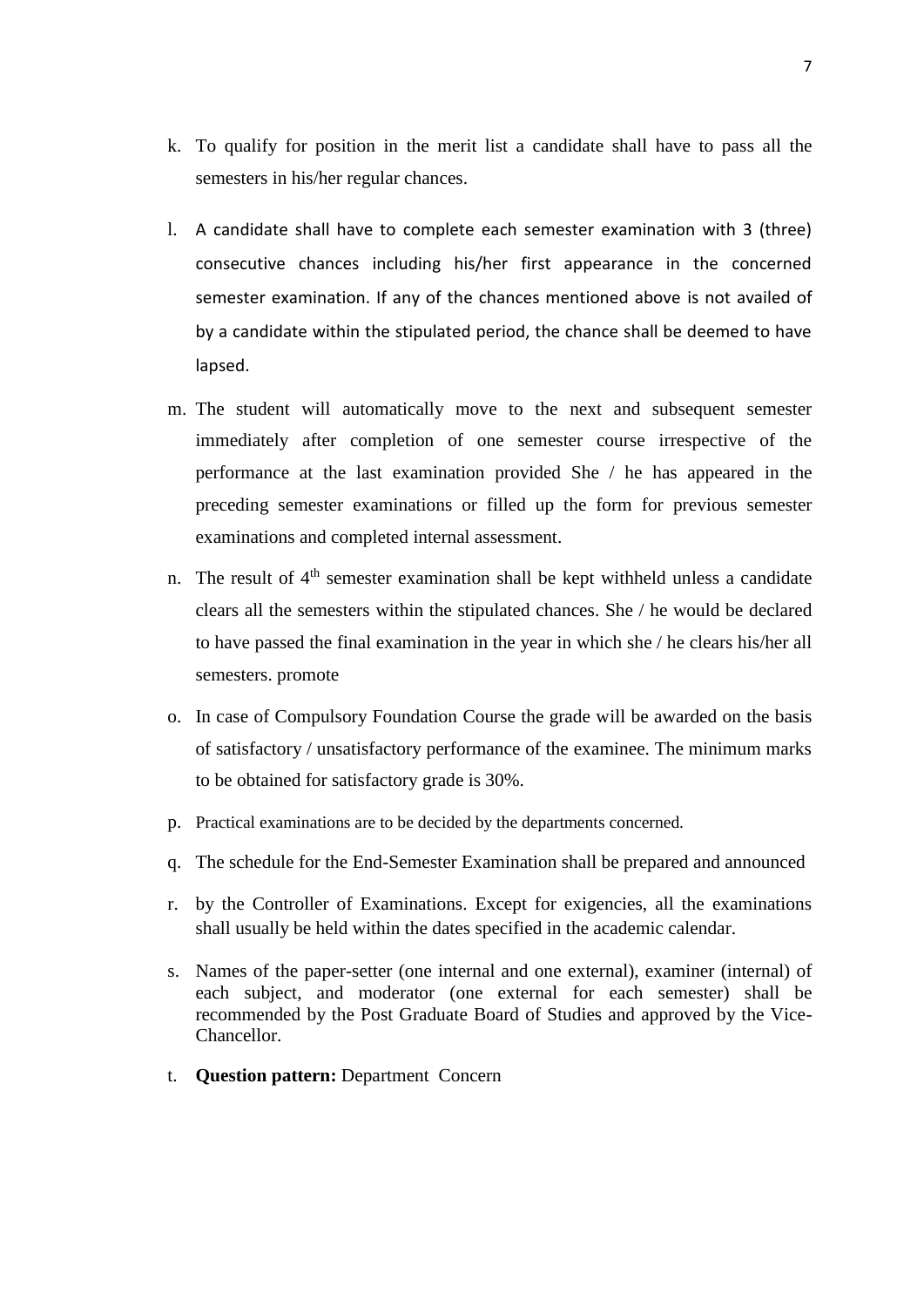#### u. **Duration of Examinations:**

| <b>Subjects</b>          | <b>Full Marks</b> | <b>Duration</b>       |
|--------------------------|-------------------|-----------------------|
| <b>Theoretical Paper</b> | 40                | 2 Hour                |
| <b>Theoretical Paper</b> | 30                | 1 Hour 30 Minutes     |
| Practical Paper          | 40/10             | Department<br>concern |

#### **12. AWARD OF DEGREE:**

- (a) The final result of a candidate shall be determined on the basis of CGPA .
- (b) Grade Card shall be made as per grading system. Course-wise marks (internal and ESE added together) will be converted into percentage of mark. Percentage of mark will be converted into Grade Letter and Grade Point. Credit and Grade point will be converted into Credit Point. Finally, Semester Grade Point Average (SGPA) and Cumulative Grade Point Average (CGPA) will be computed**.**
- (c) The Grade Card of a Semester shall be issued only after completion of that Semester.

| % of Marks   | <b>Letter Grade</b>        | <b>Grade Point</b> |
|--------------|----------------------------|--------------------|
| 90 and Above | O (Outstanding)            | 10                 |
| 75-89        | A <sup>+</sup> (Excellent) | 9                  |
| 65-74        | A (Very Good)              | 8                  |
| $55 - 64$    | $B^+(Good)$                | 7                  |
| 50-54        | B (Above Average)          | 6                  |
| 45-49        | C (Average)                | 5                  |
| 40-44        | P (Pass)                   | 4                  |
| Below 40     | F (Fail)                   | 0                  |
| Absent       | Ab                         | 0                  |

(d) **For the session 2016-18: Grading and marking system will be followed**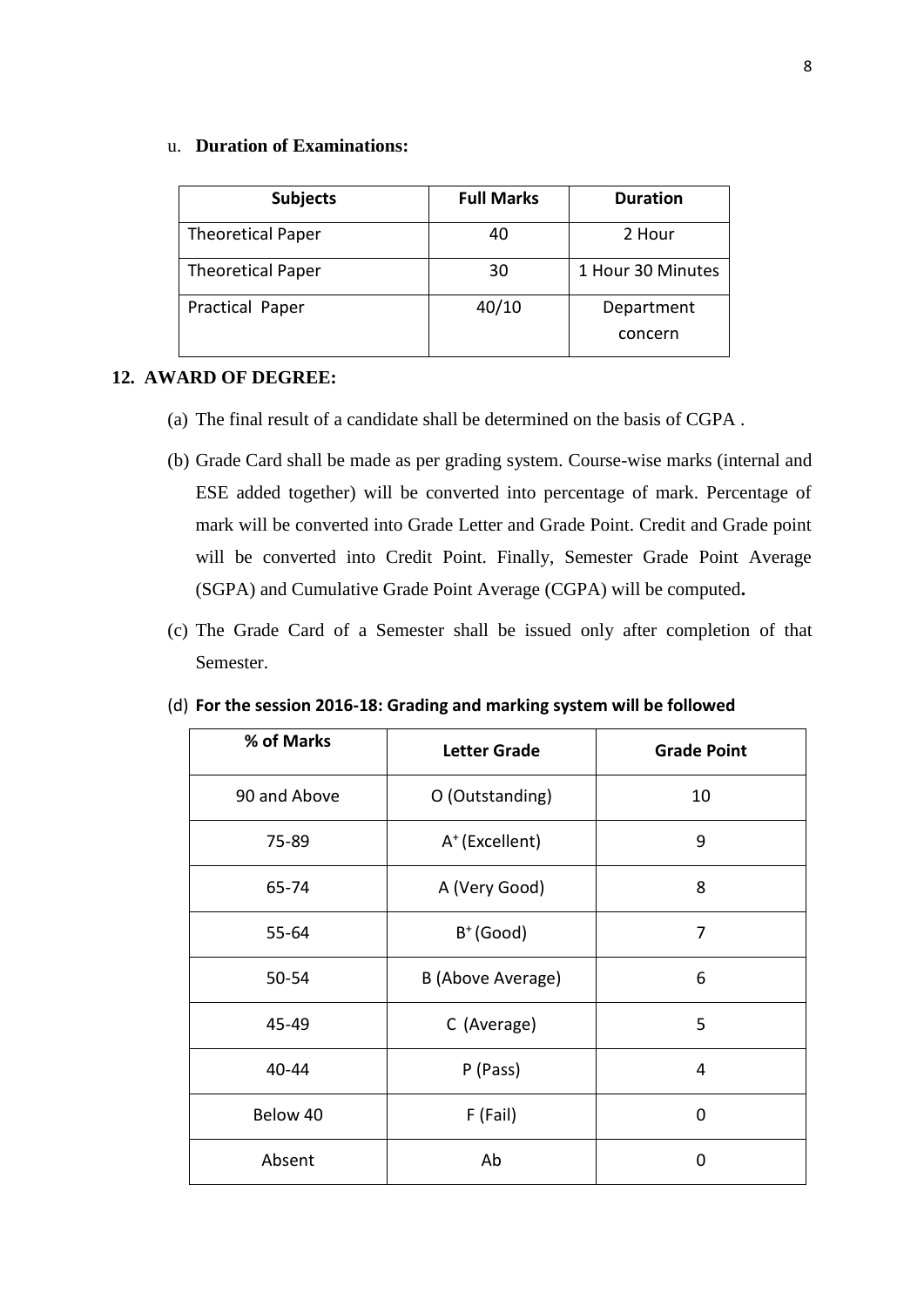### (e) **From the session 2017-19: Only Grading System will be followed**

| % of Marks     | <b>Letter Grade</b>        | <b>Grade Point</b> |
|----------------|----------------------------|--------------------|
| 91 and Above   | O (Outstanding)            | 10                 |
| $81 - 90$      | A <sup>+</sup> (Excellent) | 9                  |
| $71 - 80$      | A (Very Good)              | 8                  |
| $61 - 70$      | $B^+(Good)$                | 7                  |
| $56 - 60$      | B (Above Average)          | 6                  |
| $51 - 55$      | $C^*$ (Average)            | 5.5                |
| $41 - 50$      | C (Below Average)          | 5                  |
| Passed with 40 | P (Pass)                   | 4                  |
| Below 40       | F (Fail)                   | 0                  |
| Absent         | Ab                         | 0                  |

### **a) Conversion of Marks into grade letter and grade point**

### **b) Computation of SGPA**

Example:

| Course                | Credit | <b>Grade Letter</b> | <b>Grade Point</b> | <b>Credit Point</b> |
|-----------------------|--------|---------------------|--------------------|---------------------|
| Course 1              | 3      | А                   |                    | $3 \times 8 = 24$   |
| <b>Course 2</b>       | 4      | B+                  |                    | $4 \times 7 = 28$   |
| Course 3              | 3      | B                   | 6                  | $3 \times 6 = 18$   |
| <sub>e</sub> Course 4 | 4      | B                   | 6                  | $4 \times 6 = 24$   |
| $:$ TOTAL             | 14     |                     |                    | 94                  |

SGPA: 94/14 = 6.71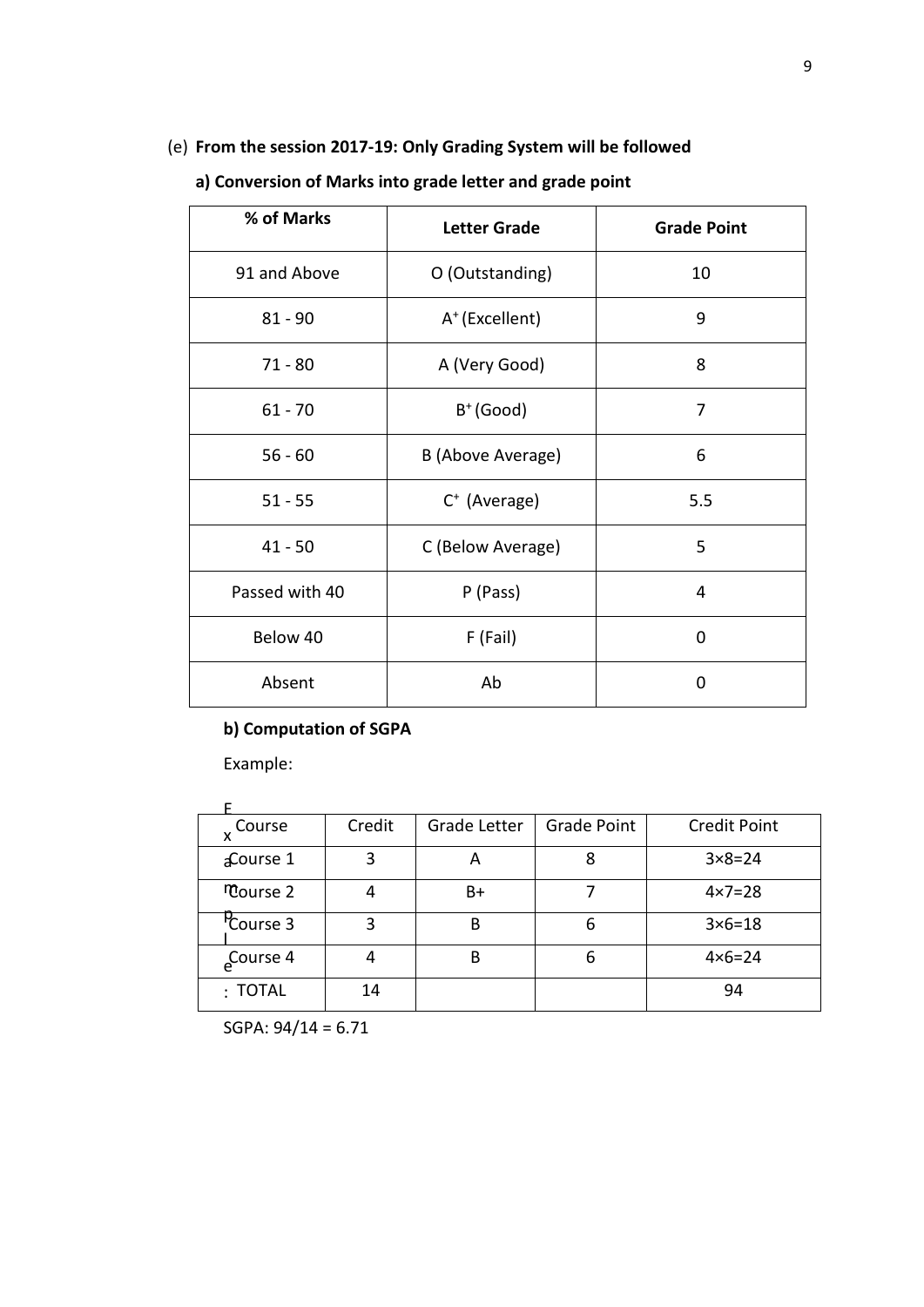#### **c) Computation of CGPA**

Example:

|             | Semester 1           | Semester 2           | Semester 3          | Semester 4          |
|-------------|----------------------|----------------------|---------------------|---------------------|
| Credit      | 14                   | 16                   | 15                  | 14                  |
| <b>SGPA</b> | 6.7                  | 6.3                  | 6.6                 | 6.7                 |
| Credit×SGPA | $14 \times 6.7 = 94$ | $16\times 6.3 = 101$ | $15\times 6.6 = 99$ | $14\times 6.7 = 94$ |

CGPA: 388  $(94+101+99+94)/59(14+16+15+14) = 6.57$ 

**d) Conversion of SGPA/CGPA into Percentage of Marks**: Ten (10) times of SGPA/CGPA

|  |  |  |  | E) Final Result / Grades Description |
|--|--|--|--|--------------------------------------|
|--|--|--|--|--------------------------------------|

| Semester GPA /      | Alpha-Sign /     | <b>Result / Class</b>          |
|---------------------|------------------|--------------------------------|
| <b>Program CGPA</b> | Letter Grade     | <b>Description</b>             |
| 9.00-10.00          | O (Outstanding)  | Outstanding                    |
| $8.00 - 9.00$       | A+ (Excellent)   | <b>First Class Exemplary</b>   |
| $7.00 - 8.00$       | A (Very Good)    | <b>First Class Distinction</b> |
| $6.00 - 7.00$       | $B+$ (Good)      | <b>First Class</b>             |
| $5.50 - 6.00$       | B(Above Average) | <b>High Second Class</b>       |
| $5.00 - 5.50$       | C (Average)      | <b>Second Class</b>            |
| $4.00 - 5.00$       | P (Pass)         | Pass Class                     |
| Below 4.00          | <b>SNC</b>       | <b>SNC</b>                     |
| 0                   | <b>SNC</b>       | <b>SNC</b>                     |

#### **13. RULES FOR REVIEW:**

- i) Candidates seeking review may apply to the University in a prescribed form along with requisite fees within 7 working days from the date of issue of Grade Card subject to the following conditions:
	- a) Application for review shall be restricted to theoretical papers only,